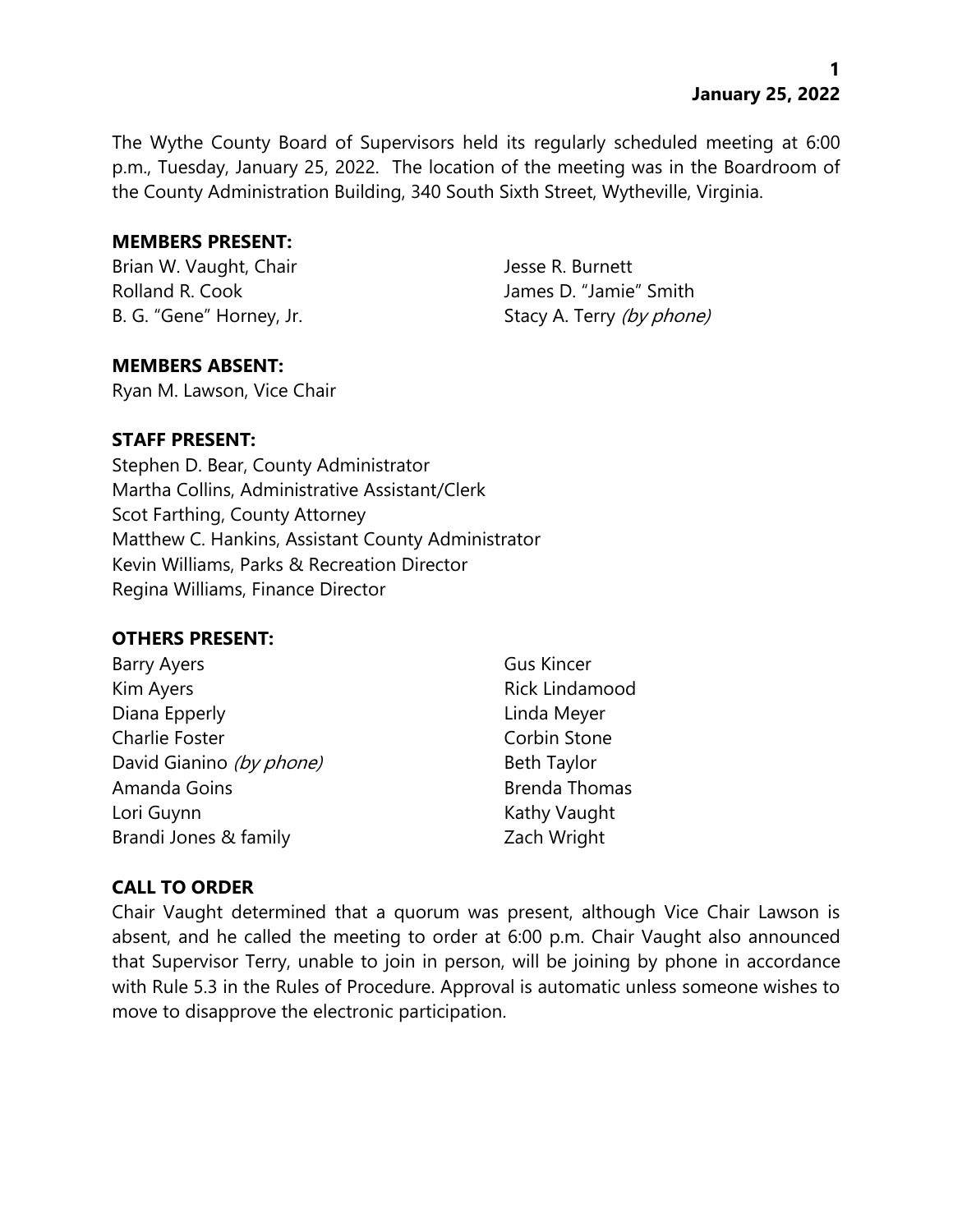## **INVOCATION AND PLEDGE OF ALLEGIANCE**

Pastor Rick Lindamood, West End United Methodist Church, provided the invocation and Supervisor Cook led the Pledge of Allegiance.

### **CITIZENS' TIME**

With no one signed up to address the Board, Chair Vaught closed Citizens' Time.

## **PAYMENT OF COUNTY INVOICES**

Supervisor Cook made a motion to pay the invoices for approval on January 25, 2022, for the various departments of County government. The invoices were paid on General Warrants 30111525-30111610, and two wire transfers, as follows:

# **EXPENDITURES BY DEPARTMENT BOARD OF SUPERVISORS January 25, 2022**

| <b>CHECK#</b> | <b>ISSUE DATE</b>                    | <b>VENDOR</b>            |           | <b>AMOUNT</b> |
|---------------|--------------------------------------|--------------------------|-----------|---------------|
| 30111525      | 01/18/2022                           | <b>APPALACHIAN POWER</b> | \$        | 36,822.85     |
| 30111526      | 01/18/2022                           | <b>CENTURYLINK</b>       |           | 39.98         |
| 30111527      | 01/18/2022                           | <b>CENTURYLINK</b>       |           | 67.49         |
| 30111528      | 01/18/2022                           | <b>CENTURYLINK</b>       |           | 123.60        |
| 30111529      | 01/18/2022                           | <b>CENTURYLINK</b>       |           | 130.79        |
| 30111530      | 01/18/2022                           | <b>CENTURYLINK</b>       |           | 138.24        |
| 30111530      | 01/18/2022                           | <b>CENTURYLINK</b>       |           | 338.46        |
| 30111530      | 01/18/2022                           | <b>MCI COMM SERVICE</b>  |           | 40.01         |
| 30111530      | 01/18/2022                           | <b>MCI COMM SERVICE</b>  |           | 140.64        |
| 30111534      | 01/18/2022                           | <b>VERIZON WIRELESS</b>  |           | 160.10        |
|               | <b>TOTAL EXPENDITURES 01/18/2022</b> |                          | 38,002.16 |               |

| <b>CHECK#</b> | <b>ISSUE DATE</b> | <b>VENDOR</b>                    | <b>AMOUNT</b>  |
|---------------|-------------------|----------------------------------|----------------|
| wire          | 01/25/2022        | <b>VIRGINIA RESOURCES AUTHOR</b> | \$<br>2,619.74 |
| wire          | 01/25/2022        | <b>SUNTRUST</b>                  | 36,881.92      |
| 30111535      | 01/25/2022        | 103 TOWING & RECOVERY LLC        | 125.00         |
| 30111536      | 01/25/2022        | ALL SAFE INDUSTRIES INC          | 2,347.63       |
| 30111537      | 01/25/2022        | ALPHA & OMEGA REPAR SERVI        | 1,361.68       |
| 30111538      | 01/25/2022        | <b>AMAZON</b>                    | 597.84         |
| 30111539      | 01/25/2022        | APPALACHIAN JUVENILE COMM        | 9,800.00       |
| 30111540      | 01/25/2022        | <b>APPALACHIAN POWER</b>         | 5,634.53       |
| 30111541      | 01/25/2022        | AYERS & SONS SEPTIC LLC          | 875.00         |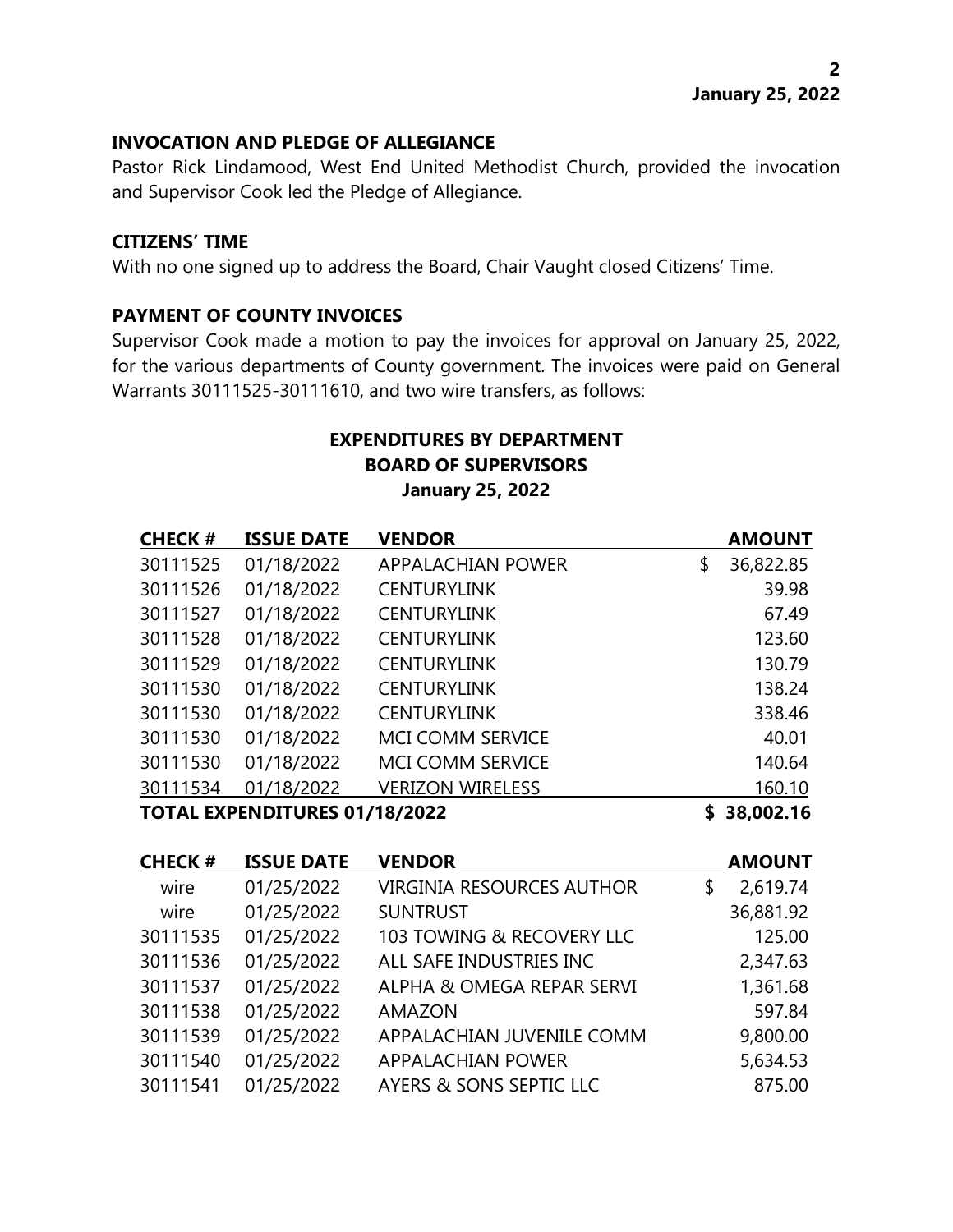| 30111542 | 01/25/2022 | <b>BKT UNIFORMS</b>              | 2,105.44   |
|----------|------------|----------------------------------|------------|
| 30111543 | 01/25/2022 | <b>CARILION HEALTHCARE CORP</b>  | 318.00     |
| 30111544 | 01/25/2022 | <b>CDW GOVERNMENT INC</b>        | 4,054.05   |
| 30111545 | 01/25/2022 | <b>COMPLETE TRUCK SERVICE IN</b> | 1,843.44   |
| 30111546 | 01/25/2022 | CSG SYSTEMS, INC                 | 1,092.27   |
| 30111547 | 01/25/2022 | DELL MARKETING LP                | 2,499.38   |
| 30111548 | 01/25/2022 | DEPT OF MOTOR VEHICLES           | 10.00      |
| 30111549 | 01/25/2022 | <b>DIRECT DODGE</b>              | 1,929.78   |
| 30111550 | 01/25/2022 | <b>DUKE'S PRINTING</b>           | 764.28     |
| 30111551 | 01/25/2022 | <b>ENTERPRISE FM TRUST</b>       | 6,399.41   |
| 30111552 | 01/25/2022 | <b>ESP</b>                       | 2,082.14   |
| 30111553 | 01/25/2022 | <b>F&amp;R ELECTRIC INC</b>      | 14,655.00  |
| 30111554 | 01/25/2022 | <b>FERGUSON ENTERPRISES #5</b>   | 703.28     |
| 30111555 | 01/25/2022 | FIRE RESCUE AND TACTICAL         | 643.49     |
| 30111556 | 01/25/2022 | FIRE STATION OUTFITTERS L        | 3,510.00   |
| 30111557 | 01/25/2022 | <b>GALLS</b>                     | 39.10      |
| 30111558 | 01/25/2022 | <b>GREATAMERICA FINANCIAL SE</b> | 153.00     |
| 30111559 | 01/25/2022 | <b>GUN SHOP</b>                  | 2,049.90   |
| 30111560 | 01/25/2022 | HOME DEPOT PRO                   | 407.55     |
| 30111561 | 01/25/2022 | <b>HOMESTEAD OIL CORP</b>        | 1,167.75   |
| 30111562 | 01/25/2022 | HORNEY, B GENE JR                | 120.96     |
| 30111563 | 01/25/2022 | <b>HUFF FORD</b>                 | 605.15     |
| 30111564 | 01/25/2022 | <b>HURT &amp; PROFFITT INC</b>   | 547.50     |
| 30111565 | 01/25/2022 | INTERNATIONAL CITY/COUNTY        | 826.35     |
| 30111566 | 01/25/2022 | <b>JASON'S AUTO SERVICE</b>      | 91.98      |
| 30111567 | 01/25/2022 | JONES, ZAC                       | 75.00      |
| 30111568 | 01/25/2022 | <b>LANE GROUP</b>                | 1,914.00   |
| 30111569 | 01/25/2022 | MUNICIPAL EMERGENCY SERVI        | 185.35     |
| 30111570 | 01/25/2022 | LOWE'S                           | 708.99     |
| 30111571 | 01/25/2022 | MANSFIELD OIL CO                 | 8,340.09   |
| 30111572 | 01/25/2022 | MCI COMM SERVICE                 | 1,027.63   |
| 30111573 | 01/25/2022 | <b>MCROBERTS, COY L</b>          | 125.44     |
| 30111574 | 01/25/2022 | <b>MEADE TRACTOR</b>             | 144.25     |
| 30111575 | 01/25/2022 | <b>MEREDITH'S GARAGE</b>         | 20.00      |
| 30111576 | 01/25/2022 | MOUNT ROGERS PLANNING DIS        | 4,727.34   |
| 30111577 | 01/25/2022 | QUADIENT FINANCE USA, INC        | 570.15     |
| 30111578 | 01/25/2022 | NEW RIVER REGIONAL WATER         | 57,023.87  |
| 30111579 | 01/25/2022 | NEW RIVER VALLEY REGIONAL        | 131,847.30 |
| 30111580 | 01/25/2022 | PAPER CLIP                       | 215.41     |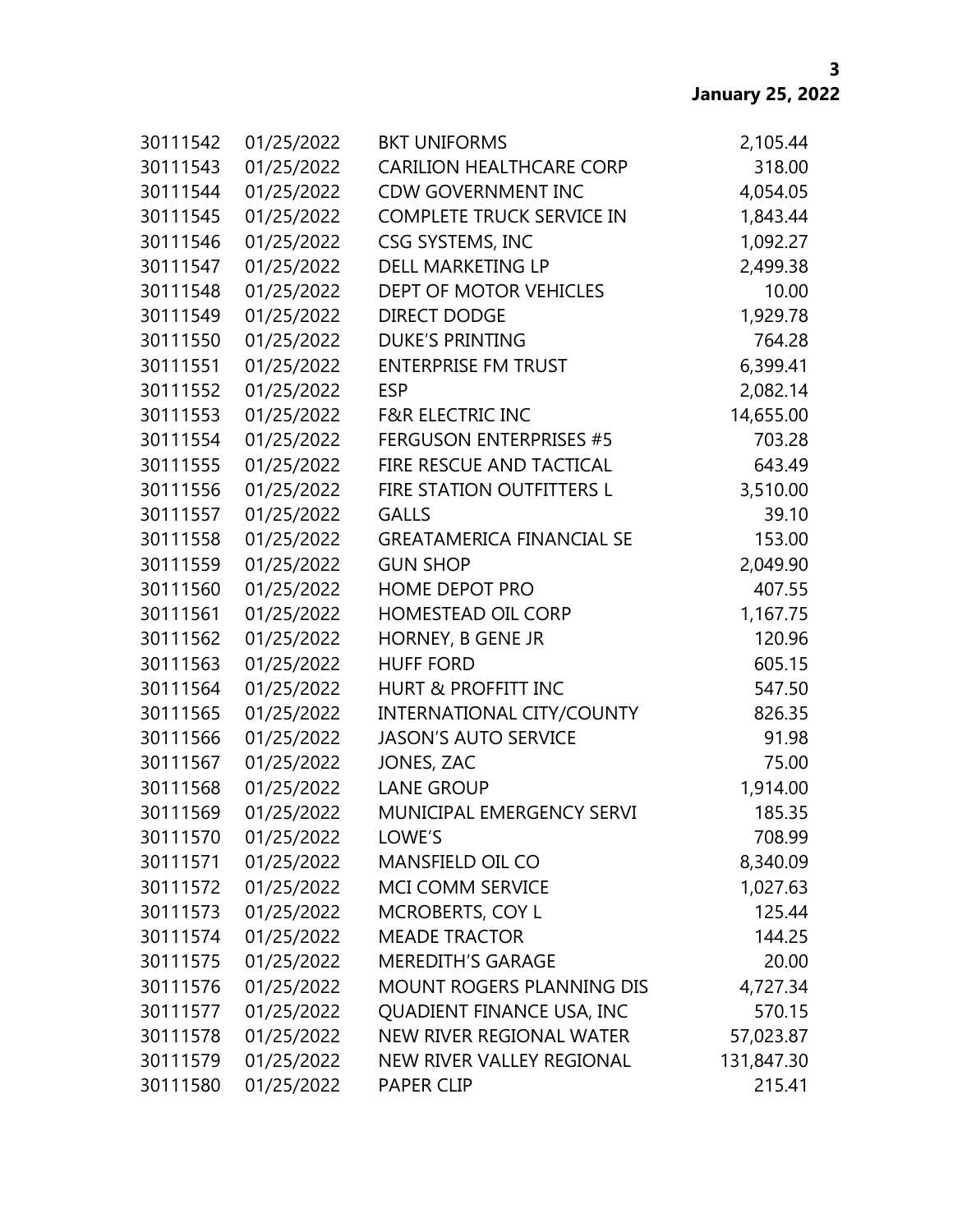|          | <b>TOTAL EXPENDITURES 01/25/2022</b> |                                  | \$451,682.70 |
|----------|--------------------------------------|----------------------------------|--------------|
| 30111610 | 01/25/2022                           | <b>WYTHEVILLE MEETING CENTER</b> | 15,000.00    |
| 30111609 | 01/25/2022                           | WYTHEVILLE COMMUNITY COLL        | 12,216.77    |
| 30111608 | 01/25/2022                           | <b>WYTHE TIRE AND MUFFLER</b>    | 841.56       |
| 30111607 | 01/25/2022                           | WYTHE CO HEALTH DEPT             | 41,257.75    |
| 30111606 | 01/25/2022                           | WYLIE & SON, INC.                | 7,258.00     |
| 30111605 | 01/25/2022                           | WAMPLER EANES APPRAISAL G        | 16,438.86    |
| 30111604 | 01/25/2022                           | <b>VUPS</b>                      | 64.05        |
| 30111603 | 01/25/2022                           | <b>VLGMA</b>                     | 683.24       |
| 30111602 | 01/25/2022                           | <b>VIRGINIA LAWYERS WEEKLY</b>   | 179.50       |
| 30111601 | 01/25/2022                           | VIRGINIA ELECTRIC SUPPLY,        | 618.36       |
| 30111600 | 01/25/2022                           | <b>VIRGINIA BUSINESS SYST</b>    | 651.30       |
| 30111599 | 01/25/2022                           | <b>VERIZON WIRELESS</b>          | 1,795.07     |
| 30111598 | 01/25/2022                           | VAUGHT, BRIAN W                  | 316.40       |
| 30111597 | 01/25/2022                           | <b>VACORP</b>                    | 30,589.25    |
| 30111596 | 01/25/2022                           | <b>USA BLUE BOOK</b>             | 479.32       |
| 30111595 | 01/25/2022                           | TRANE U.S. INC                   | 528.00       |
| 30111594 | 01/25/2022                           | <b>TOWN OF WYTHEVILLE</b>        | 428.25       |
| 30111593 | 01/25/2022                           | THREE RIVERS MEDIA CORP          | 990.00       |
| 30111592 | 01/25/2022                           | <b>THOMPSON TIRE</b>             | 684.00       |
| 30111591 | 01/25/2022                           | <b>TESSCO INC</b>                | 55.23        |
| 30111590 | 01/25/2022                           | STATE ELECTRIC SUPPLY CO         | 87.48        |
| 30111589 | 01/25/2022                           | SOUTHWESTERN VA GAS SERVI        | 362.36       |
| 30111588 | 01/25/2022                           | <b>SOUTH EAST SALES</b>          | 2,900.00     |
| 30111587 | 01/25/2022                           | SMITH, JAMIE                     | 37.18        |
| 30111586 | 01/25/2022                           | SEWER EQUIPMENT CO. OF AM        | 203.86       |
| 30111585 | 01/25/2022                           | R.E. MICHEL COMPANY, LLC         | 428.74       |
| 30111584 | 01/25/2022                           | <b>R&amp;R ENTERPRISES INC</b>   | 135.00       |
| 30111583 | 01/25/2022                           | R&C TOWING & REPAIR CO           | 45.00        |
| 30111582 | 01/25/2022                           | PITNEY BOWES                     | 500.00       |
| 30111581 | 01/25/2022                           | THE PAPER CLIP                   | 120.81       |

## **TOTAL EXPENDITURES APPROVED 01/25/2022 \$489,684.86**

Supervisor Burnett seconded the motion and the roll call vote was as follows:

AYES: Brian W. Vaught Jesse R. Burnett Rolland R. Cook B. G. "Gene" Horney, Jr. James D. "Jamie" Smith Stacy A. Terry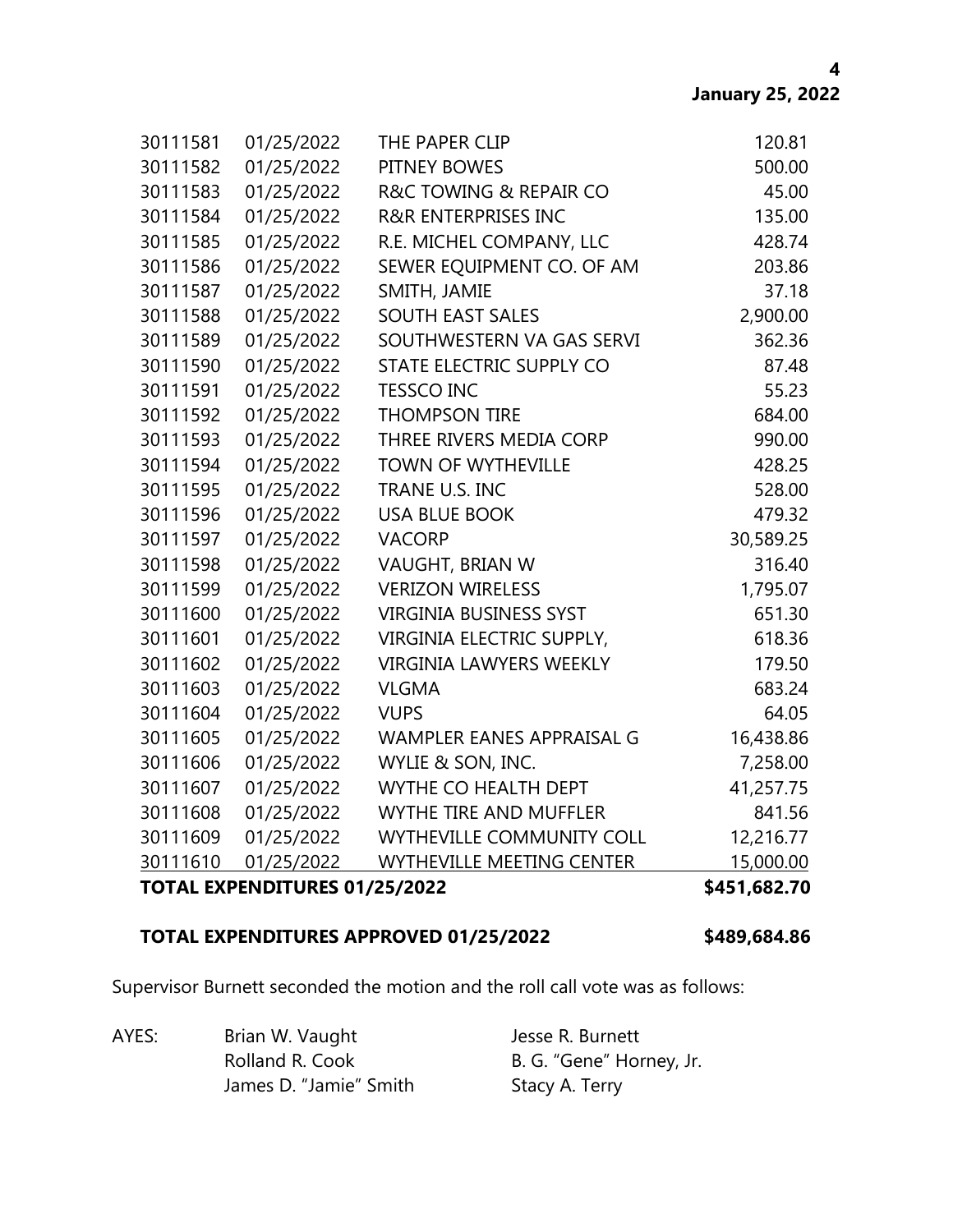ABSENT: Ryan M. Lawson

NAYS: None

### **MINUTES OF PREVIOUS MEETING**

The Board was presented with the January 11, 2022 minutes for approval.

Supervisor Smith made a motion, seconded by Supervisor Horney, to approve the January 11, 2022 minutes as presented.

The roll call vote was as follows:

| AYES: | Brian W. Vaught        | Jesse R. Burnett         |
|-------|------------------------|--------------------------|
|       | Rolland R. Cook        | B. G. "Gene" Horney, Jr. |
|       | James D. "Jamie" Smith | Stacy A. Terry           |
|       |                        |                          |

- ABSENT: Ryan M. Lawson
- NAYS: None

#### **APPOINTMENTS**

- 1. Mount Rogers Planning District Commission Mr. Bear is working with MRPDC appointees and hopes to have a recommendation at the next meeting.
- 2. New River Highlands Resource Conservation & Development Council Supervisor Horney made a motion, seconded by Supervisor Smith, to appoint Nate Aker to the New River Highlands Resource Conservation & Development Council.

The vote on the motion was unanimous.

3. Planning Commission – Supervisor Burnett made a motion, seconded by Supervisor Smith, to reappoint Robert Walk to the Planning Commission. The vote on the motion was unanimous.

#### **TREASURER'S REPORT**

Treasurer, Lori Guynn, appeared before the Board and reported the following: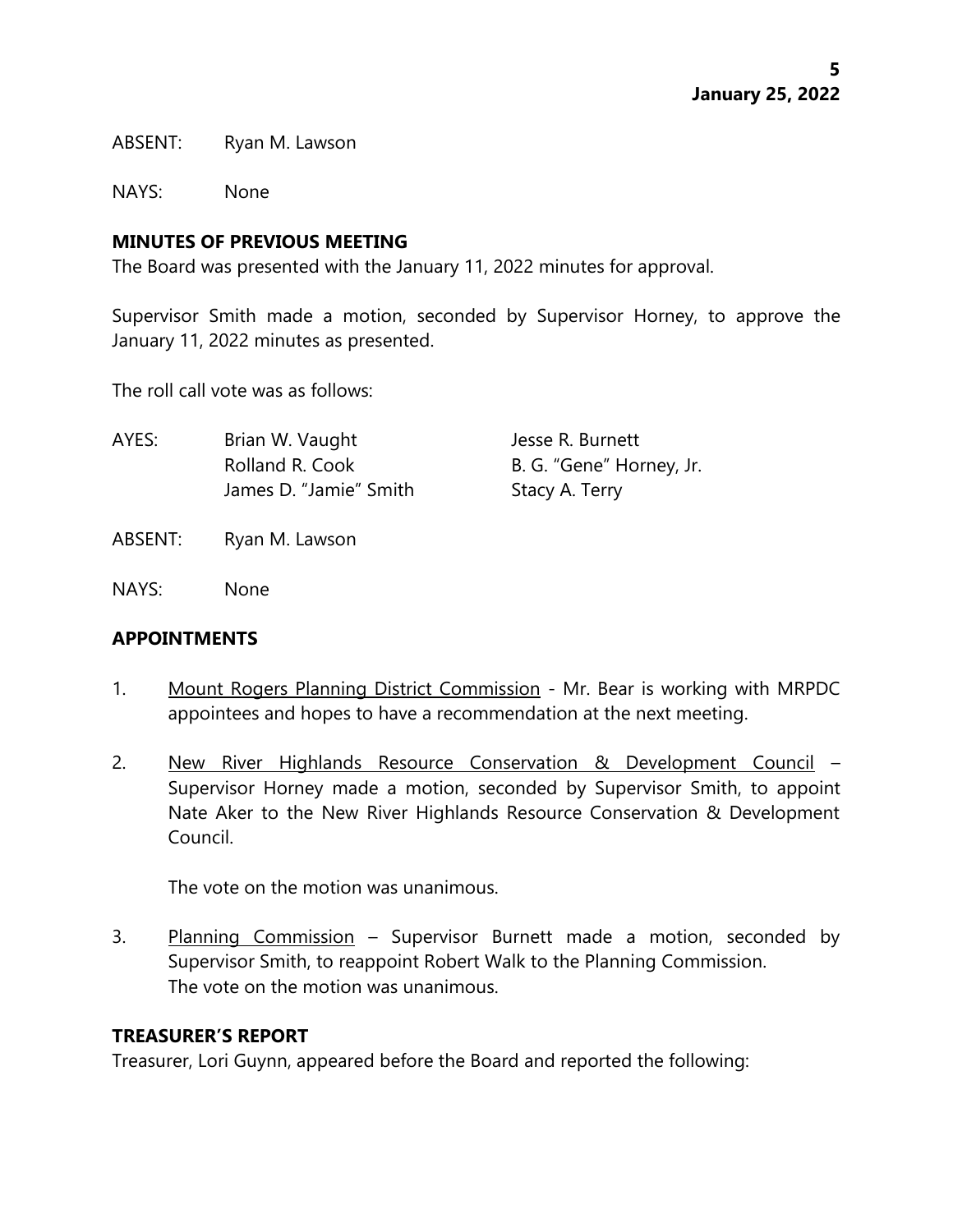- 1. Revenue Statement Mrs. Guynn reported that the Consolidated Account was comprised of \$75,161,778 of which \$50,825,909 was in the General Fund Account at the end of December. Much of that increase is due to tax collections, some of which carried over into January and will be reflected in the next report.
- 2. Tax Collections Mrs. Guynn reported that through yesterday, tax collections were approximately 91.5% (real estate and personal property). All the mail has been processed and her office is officially up to date.
- 3. Credit Card Transaction Fee Mrs. Guynn said that the level of complaints over the 3% bank fee has decreased, and some people are now opting to pay in person with cash or check to avoid that fee.

# **CONSENT CALENDAR**

Supervisor Cook made a motion to approve the Consent Calendar as follows:

# **1. PAYROLL – December 2021:**

| <b>TOTAL</b>                    | 734,715.19 |
|---------------------------------|------------|
| Wythe County Wastewater Fund    | 25,083.16  |
| Water Department Fund           | 23,126.60  |
| <b>Courthouse Security Fund</b> | 13,803.45  |
| Police Activity Fund            | 59,734.85  |
| <b>General County Fund</b>      | 612,967.13 |

**Check Numbers:** 2001391-2001402; 2001407-2001418 **Voucher Numbers:** 19551-19717; 19724-19898

## **2. STATUS REPORTS:**

- A. Animal Control Arlan Dunford
- B. Building & Grounds Billy Bowers
- C. Building Inspection Kyle Taylor
- D. Dispatch Darlene Lang
- E. Engineering Johnny Kincer
- F. Finance Regina Williams
- G. IT Todd Catron
- H. Parks & Recreation Kevin Williams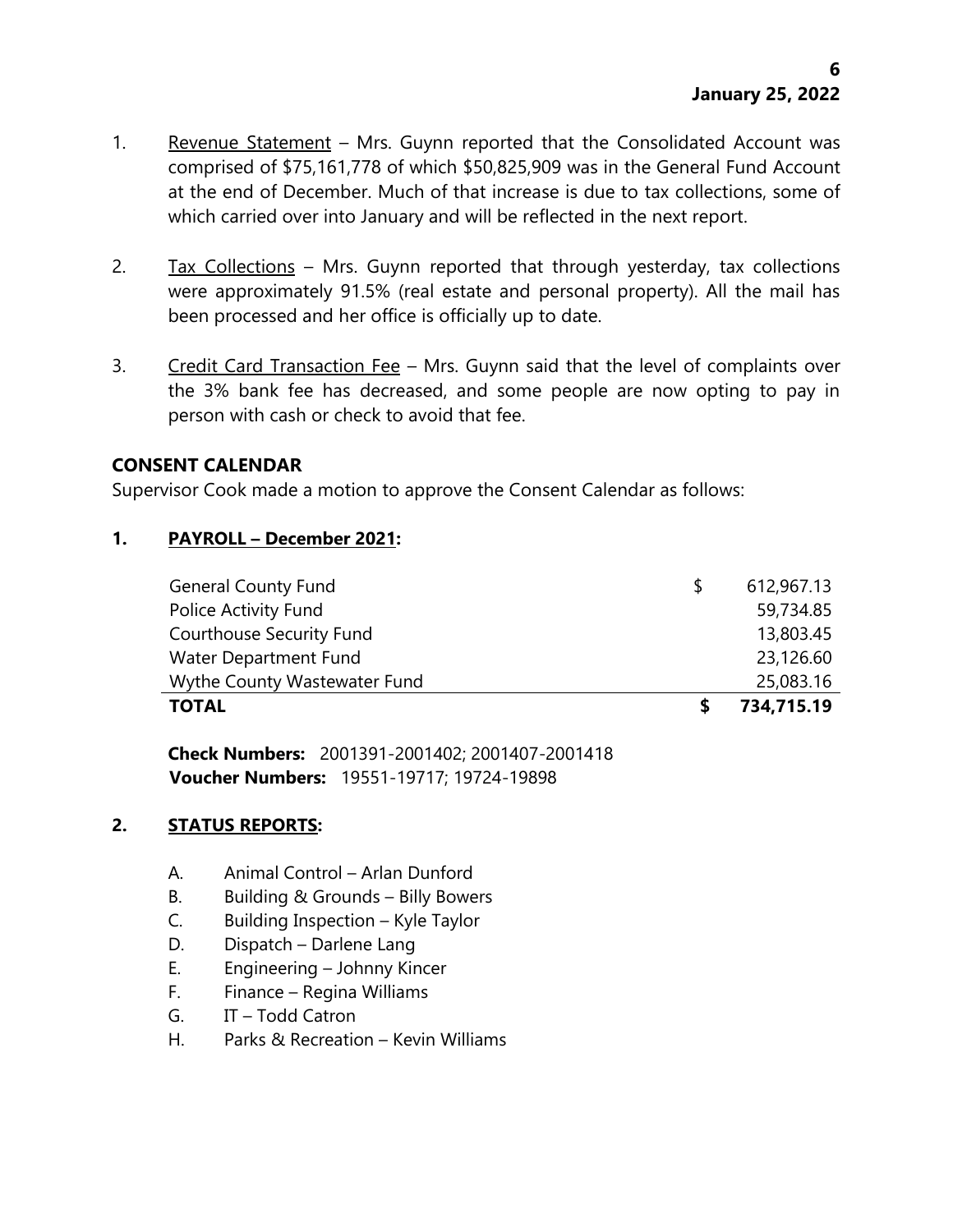### **3. PERSONNEL:**

- A. Thomas, Lauren Resigned, Full-time Custodian, Effective December 17, 2021
- B. Scheu, Cindy Resigned, Full-time Water/Wastewater Administrative Assistant, Effective December 17, 2021
- C. Doyle, Tamara Discharged, Full-time Dispatcher, Effective December 20, 2021
- D. Lawson, Adam Hired, Full-time Recreation Specialist, Annual Salary \$31,000, Effective January 3 2021

### **4. BUDGET AMENDMENTS:**

- A. \$210.00 (Revenue Code 11003-319004) Hazmat Cleanup
- B. \$20,225.00 (Revenue Code 11003-319200/Expense Code 3506-443040) Virginia Department of Emergency Management, Text to 911 Project

Supervisor Smith seconded the motion and the roll call vote was as follows:

| AYES: | Brian W. Vaught        | Jesse R. Burnett         |
|-------|------------------------|--------------------------|
|       | Rolland R. Cook        | B. G. "Gene" Horney, Jr. |
|       | James D. "Jamie" Smith | Stacy A. Terry           |

ABSENT: Ryan M. Lawson

NAYS: None

## **PARKS & RECREATION RECOGNITION AWARDS**

Mr. Kevin Williams, Director of Parks & Recreation, appeared before the Board to recognize two of his most dedicated volunteers, Amanda Goins and Brandi Jones. The success of Wythe County sports programs is dependent upon the booster clubs and their committed volunteers. Both Ms. Goins and Ms. Jones have led their booster clubs for more than five years and are now planning to step down. Wythe County sports programs will surely miss their leadership, dedication and passion. They truly understand the benefits kids receive from participating in sports, and they support equal opportunity and giving every child the chance to play. Mr. Williams said that both women have sacrificed a lot to keep the youth leagues running, from late nights to early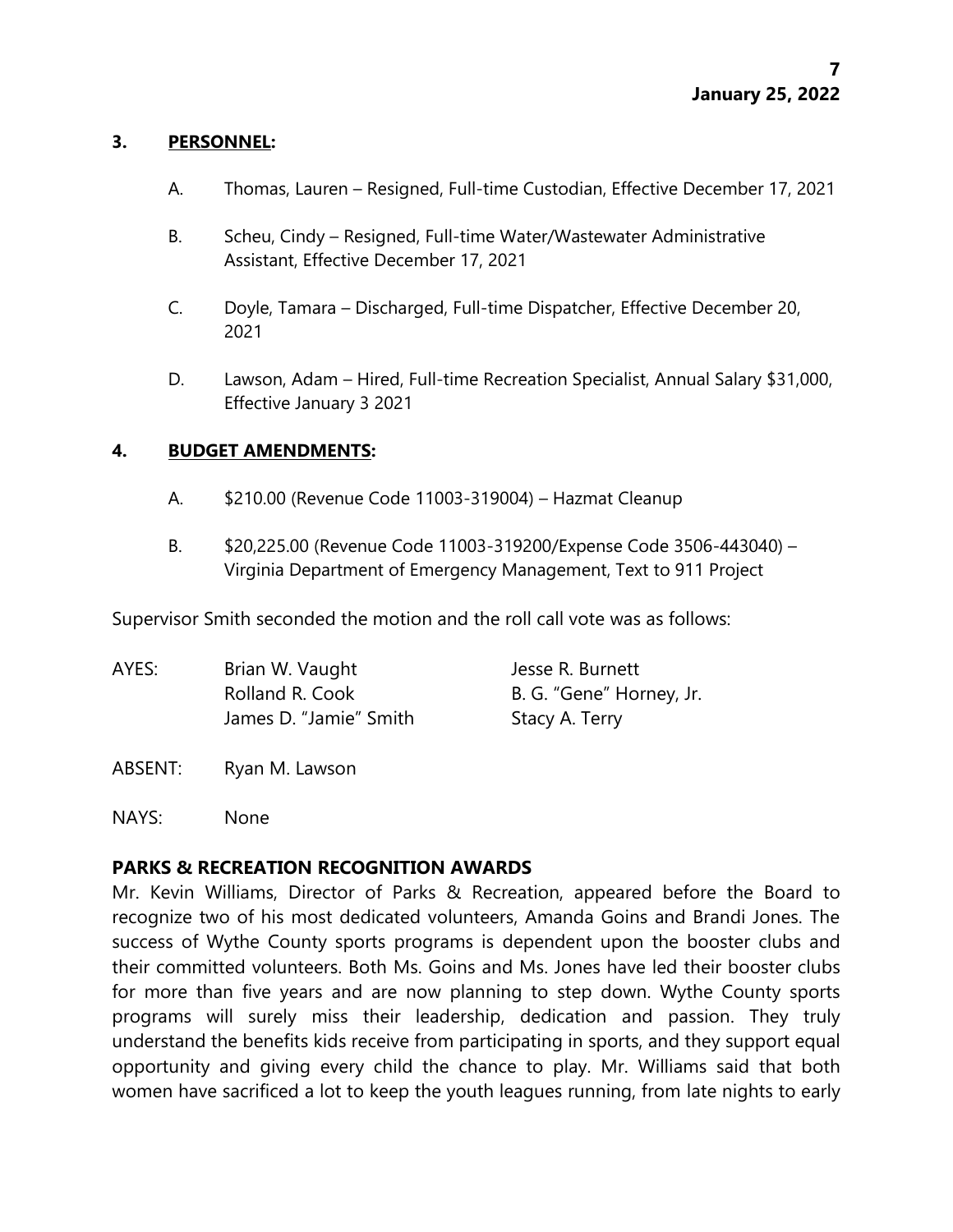mornings, begging for volunteers to help coach or run concessions, and ensure there's sufficient funding for uniforms. Ms. Goins and Ms. Jones exemplify the "heart" of these leagues. In addition, Mr. Williams extended his thanks to their families for their support as well. Therefore, with honor and much appreciation, Mr. Williams presented Ms. Amanda Goins (Max Meadows Youth League) and Ms. Brandi Jones (Sheffey Youth League) with the "Making A Difference" award.

Chair Vaught, on behalf of the Board, offered his thanks to both ladies and their families for their dedication to Wythe County sports programs. He said if they ever decide to return, Mr. Williams will most certainly have a place for them.

# **AUDIT REPORT, CORBIN STONE**

Mr. Corbin Stone, Managing Director, Robinson, Farmer, Cox Associates ("RFC"), appeared before the Board to present an overview of the FY21 Audit Report, which he stated went very well thanks to great assistance from the Finance Department.

The FY21 audit report does not include the APEX Center as their audit is still underway but going very well.

Some key numbers are as follows:

- Total Fund Balances are \$57M (\$48M in General Fund) and do not include any ARPA funding.
- Enterprise Fund net position is \$28.5M.
- Long-Term Obligations are at \$55M. Long-Term Obligations for Enterprise Funds are at \$24M. School Board Long-Term Obligations are \$46M (primarily pension liabilities). Total Long-Term Obligations for County and School combined is at \$125M.
- The per capita basis is \$4,405 well below the State average of \$6,198.
- Water/Sewer Funds net position is \$28.5M, a slight decline due to depreciation, and no cause for concern.
- Commonwealth Revenue, Taxes and Shared Expenses has basically remained at the same level since 2007.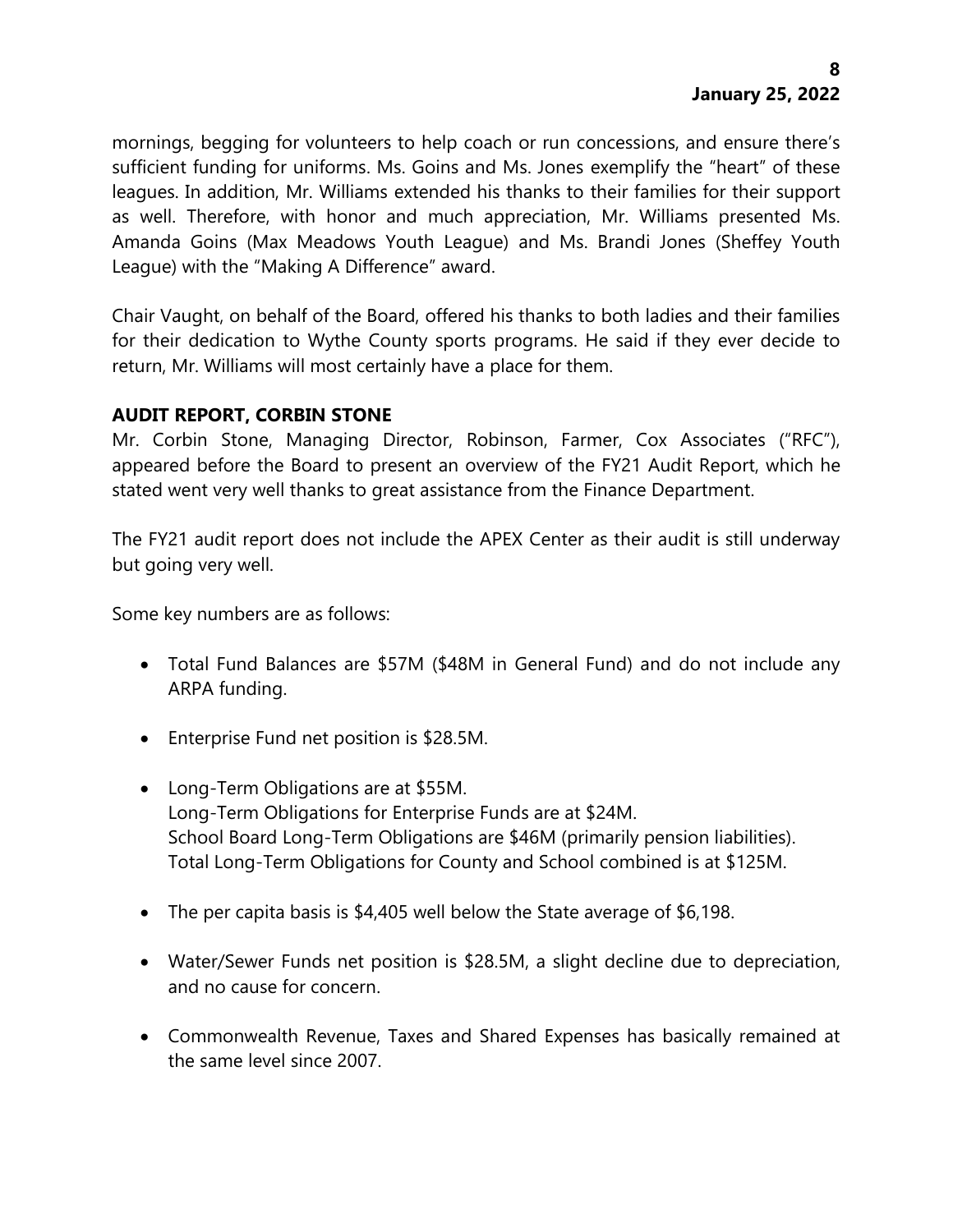- Commonwealth Grants remained steady.
- General Property Taxes make up for other local taxes that are not increasing.
- Assessments there is a very strong trend in Public Service Corporations, and Personal Property and Real Estate are both trending upward.
- School Revenue Sources State aid spiked in 2009 and just now got above those levels. Federal aid spiked in 2010, then fell, and spiked in 2021 due in large part to CARES Act money.

Mr. Stone said there are no significant recommendations and that, overall, the audit went very well especially in light of the pandemic. He said that County staff were very responsive and communication with the Finance Director is excellent.

Chair Vaught asked about a check issued by the School Board prior to June 30, 2021 but is still being held as of November 2021, pending completion of a project.

Mr. Stone said they much prefer checks being processed on a timely basis. Typically, they would recommend voiding a check then reissuing at the appropriate time.

Chair Vaught stated that in a State with a \$2.6B surplus, one would think our bottom line would be much more favorable. Mr. Stone agreed.

Mr. Bear said that he met with Mr. Stone to review the audit report and discuss future needs to ensure the County remains in a good, solid financial position.

## **SPOTTED LANTERN FLY, DAVID GIANINO (VDACS)**

Mr. David Gianino, Program Manager with the Office of Plant Industry Services (VDACS), appeared telephonically before the Board to present on the recent discovery of an invasive pest, the Spotted Lantern Fly.

Mr. Gianino reported that a population of the Spotted Lantern Fly was recently discovered in Wythe County. The insect was brought over to Pennsylvania in 2014 from China, and it tends to feed on apples and grapes, and can negatively impact the yield of the fruit and longevity of trees/vines. The Spotted Lantern Fly is a good "hitch-hiking" pest jumping onto trucks, cars, railway and any rusted metal or wood objects sitting outside during the egg-laying period. He said that out-of-state travelers can also be bringing the pest in.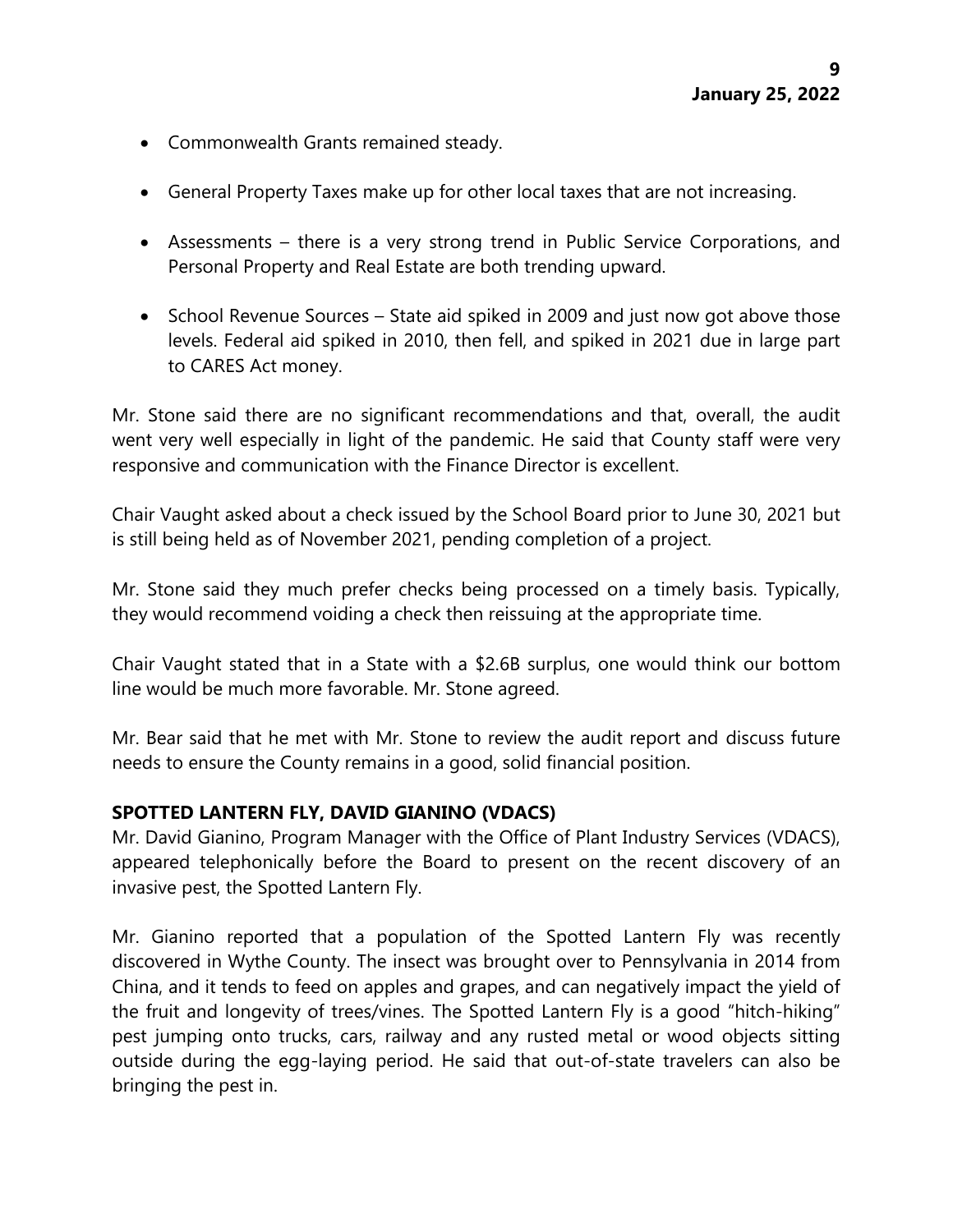The Spotted Lantern Fly has become a nuisance for home and landowners in Northern Virginia, camping out in trees, ruining backyards and decks, and flying in your face. Mr. Gianino said the Spotted Lantern Fly is also detrimental to the agri-tourism industry.

In 2018, Winchester, VA received a shipment of stone from that same area in Pennsylvania where the fly was first discovered. In just three years, the Spotted Lantern Fly is throughout 14 counties in the State of Virginia, with Wythe County being one of them. This recent discovery is seemingly isolated at the Flying J truck stop, and VDACS will continue to work on that site in an effort to thwart population growth. VDACS has also partnered with the US Department of Agriculture and a couple of other agencies (VA Tech Cooperative Extension) to create a diverse management strategy.

Wythe County is not yet under a "quarantine" but Frederick, Warren and Clarke counties are due to the highest population of Spotted Lantern Fly. VDACS feels the quarantine (special business permitting) along with education has helped slow the spread; awareness, early detection and rapid response are also key.

Chair Vaught asked if Mr. Gianino has spoken with anyone at our Extension Office.

Mr. Gianino replied that this is a very recent discovery in Wythe County so they haven't yet made contact with the local Extension Office, but they will reach out to Matthew Miller as soon as possible.

Mr. Bear said the County would share this information on their website.

#### **LOCAL LAW ENFORCEMENT BLOCK GRANT**

Mr. Bear recommends approval of this grant and that the Board authorize staff to execute.

Supervisor Cook made a motion, seconded by Supervisor Burnett, to approve the Local Law Enforcement Block Grant and authorize County staff to sign necessary documentation.

The roll call vote was as follows:

AYES: Rolland R. Cook B. G. "Gene" Horney, Jr. James D. "Jamie" Smith Stacy A. Terry Jesse R. Burnett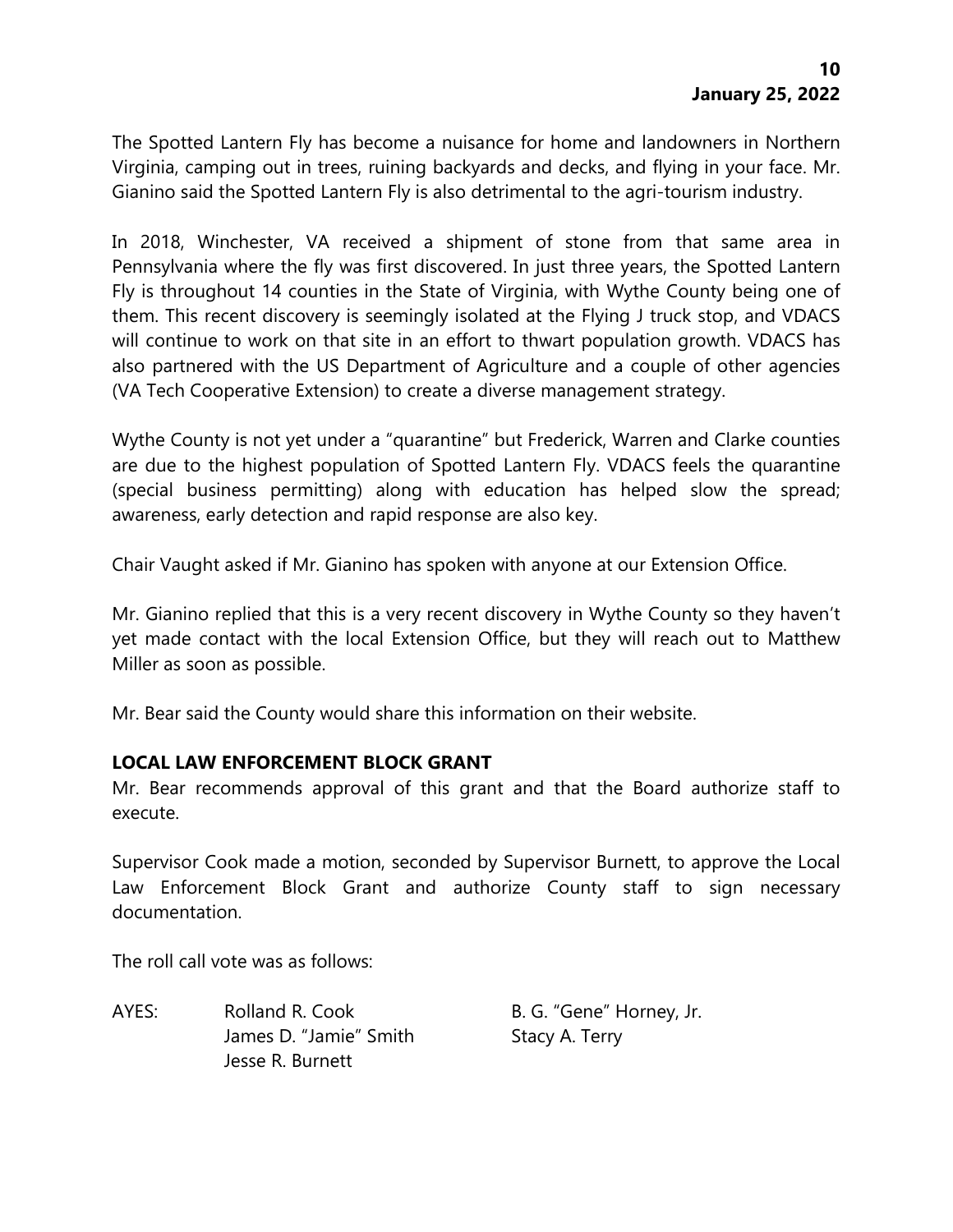ABSENT: Ryan M. Lawson

ABSTAIN: Brian W. Vaught

NAYS: None

## **BOARD OF EQUALIZATION**

Mr. Bear mentioned that the Board of Equalization is advertising for a part-time secretarial position if anyone is aware of suitable candidates.

### **ASSISTANT COUNTY ADMINISTRATOR REPORT**

Mr. Hankins presented the Board with the following items requiring action:

- 1. Broadband Because Mr. Hankins still receives questions about this, he wanted to clarify that the Broadband award was made to Mount Rogers Planning District Commission, not Wythe County. The Broadband project will be serving Smyth, Wythe and Washington counties. Point Broadband will have 24 months from the date the contract is awarded by the Department of Housing and Community Development to develop/rollout the Broadband project.
- 2. Various Procurements Mr. Hankins announced that there are several procurements and RFPs going out (see County website). He mentioned that the State has changed the e-Procurement System but he should have most everything out there this week.
- 3. Legislation Mr. Hankins said he continues to track new legislation along with VML/VACo who do a great job in this regard.
- 4. Rural Retreat Lake Lease Mr. Hankins provided the Board with requested changes to the Rural Retreat Lake Lease, in a letter to DWR. DWR indicated they would review with their staff and that of the Attorney General's office.

Chief Vaught asked if the communication was shared with our delegates and senators.

Mr. Hankins said it had not but that he will forward them a copy should we need further assistance from them.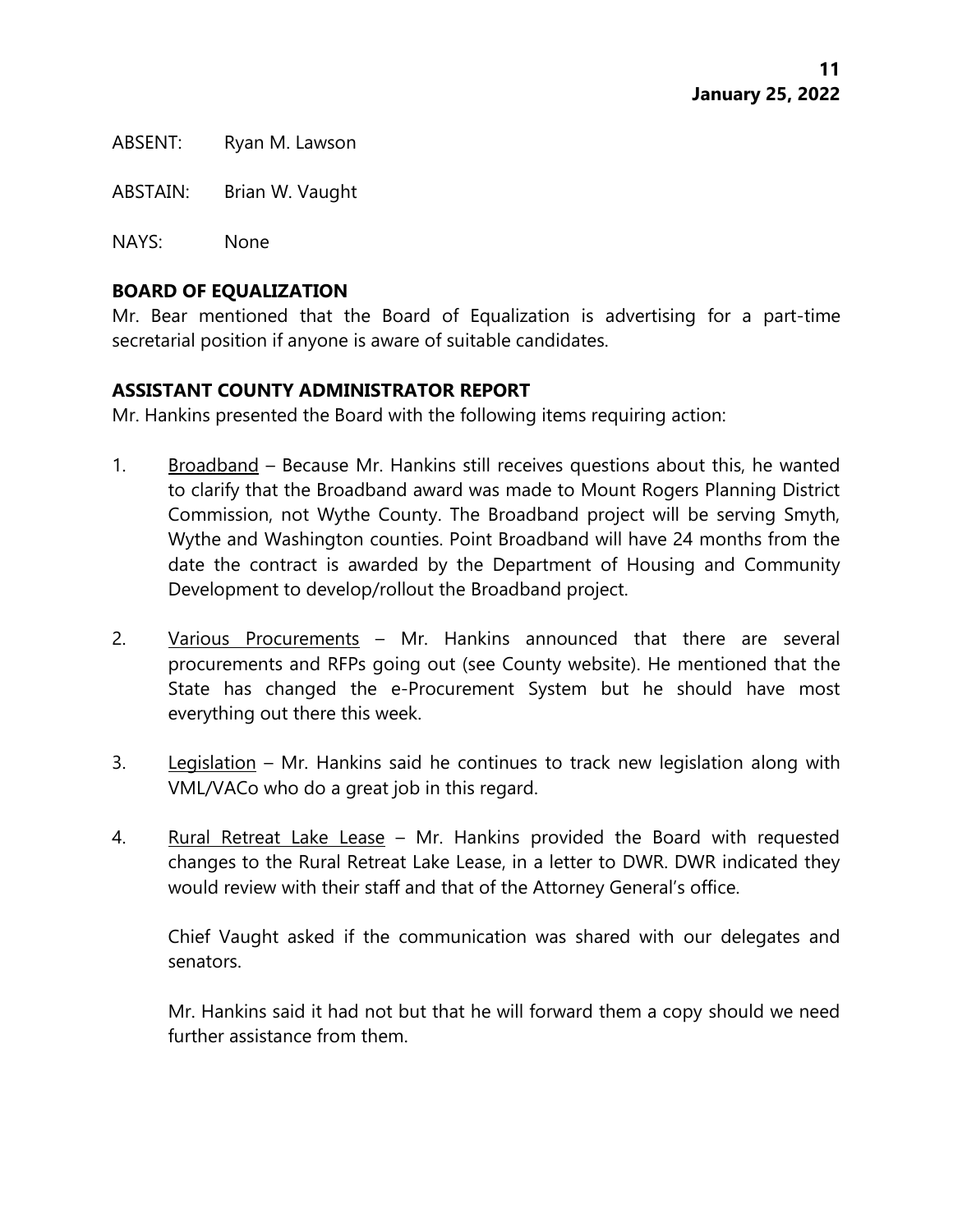5. Fire Apparatus Update – Mr. Hankins reported that the pumper tanker for Ivanhoe is here and has been waiting on the drop tank. There is also a brush truck coming for Ivanhoe (delay due to chip shortage) but chassis was delivered late last week and construction is underway. Speedwell pumper tanker is also delayed due to the chip shortage but chassis was delivered this week and we expect to have it in March. The Incident Command Trailer was previously delivered, and the Lead Mines Rock Boat should be delivered in late Spring.

## **COUNTY ADMINISTRATOR REPORT**

Mr. Bear shared the following with the Board:

- 1. STS Update The surveyor is performing work for the developer. A plat is being prepared and they are working with VDOT on entrance permit requirements. The Performance Agreement should be available for review and consideration at the next Board meeting.
- 2. Blue Star Update Mr. Bear highlighted some of the below:
	- a. Performance Agreement Mr. Manley is reviewing agreement with Blue Star for execution and subsequent conveyance of land. Expect to have that available for the Board's review at the February 8<sup>th</sup> meeting.

Mr. Bear met today with both the CEO and CFO who were in town, and is meeting tomorrow with consulting engineers to review project status.

- b. Stormwater Management Permit We received notice this week that Blue Star has received their permit. They desire to start grading on land as soon as possible. An access agreement has been presented to them for review for accessing property prior to conveyance.
- c. Survey Location of waterline easement finalized with Blue Star and Town of Wytheville so the contractor can finalize plat for conveyance to JIDA and Blue Star.
- d. Lot 24 Sewer Line A request for bids for sewer pipe has been advertised.
- e. Wastewater Treatment Plant Expansion PER has been completed. A proposed engineering agreement is being reviewed for execution for design and construction of the facility.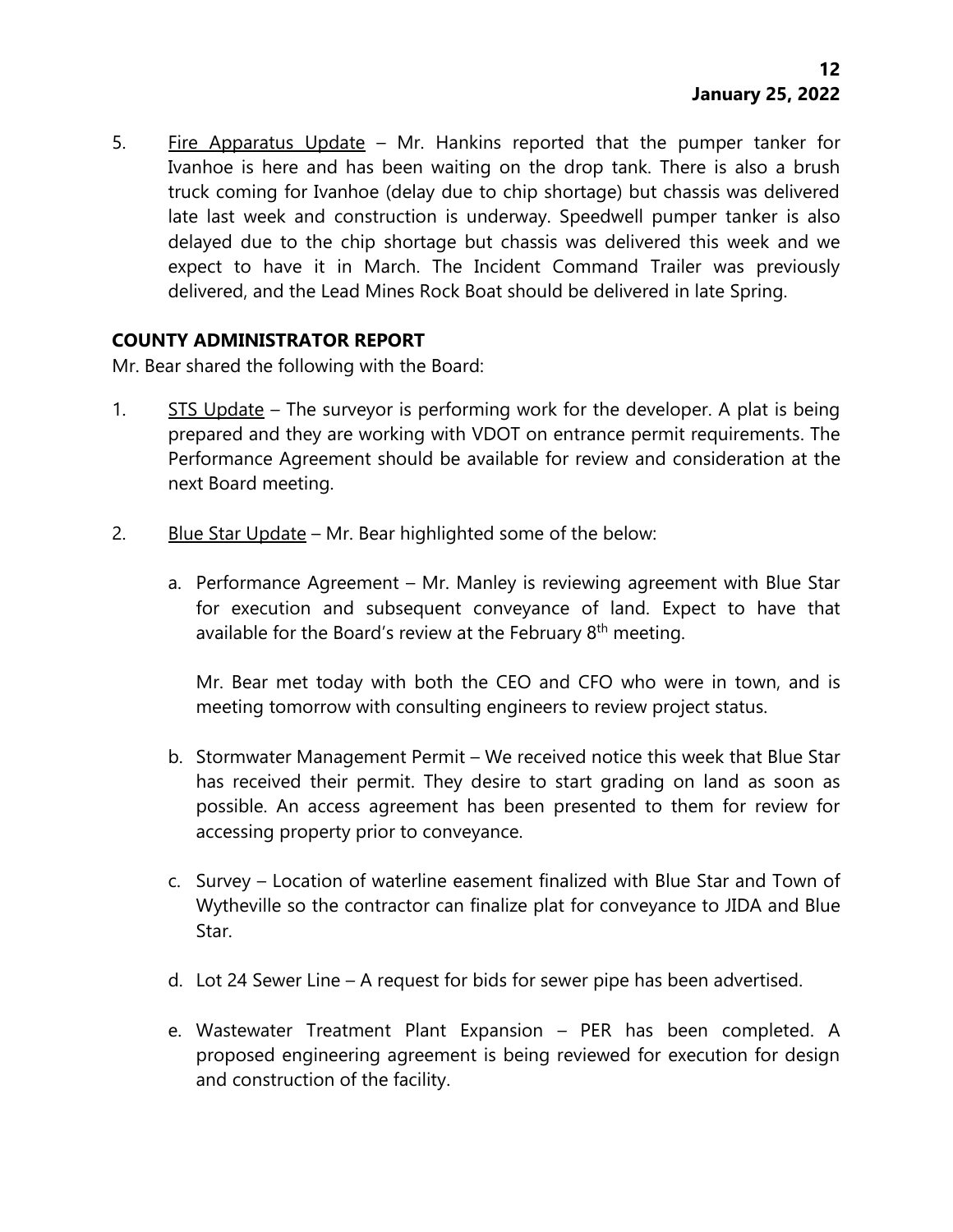- f. Lots Gap Tank \$2.5M received from CDBG and a kick-off meeting is scheduled for February 7 with all partners. Surveying work to begin on site.
- g. New River Regional Water Authority PER in process with early March completion. A \$5M grant application is being prepared with assistance from Mount Rogers Planning District Commission and is to be submitted by March 31.
- 3. Max Meadows Sanitary Sewer Evaluation Engineering Agreement Mr. Bear said the evaluation study has been completed and staff reviewed the proposed engineering agreement today for final design, bidding, construction administration, etc. Final copy will be provided at the next Board meeting. Staff recommends entering into the sanitary sewer evaluation with Thrasher at a total fee for basic engineering services of \$110,000. Mr. Bear said this includes \$65,000 in management/oversight fees during construction, plus \$25,000 between funding and construction stakeout, and assisting us with funding applications. The County received an offer of \$1.2M at zero percent interest for 30 years. Mr. Bear stressed the importance of starting this project quickly to have the repair project complete prior to the expected increase in flows from Progress Park.

Supervisor Cook made a motion, seconded by Supervisor Smith, to authorize County staff to sign the engineering agreement with Thrasher for Max Meadows Sanitary Sewer Evaluation.

The roll call vote was as follows:

- AYES: Brian W. Vaught Jesse R. Burnett Rolland R. Cook B. G. "Gene" Horney, Jr. James D. "Jamie" Smith Stacy A. Terry
- ABSENT: Ryan M. Lawson
- NAYS: None

## **COUNTY ATTORNEY REPORT**

Mr. Farthing had nothing significant to report. He and Mr. Bear meet on a weekly basis to address anything that may come up, and currently, all is well.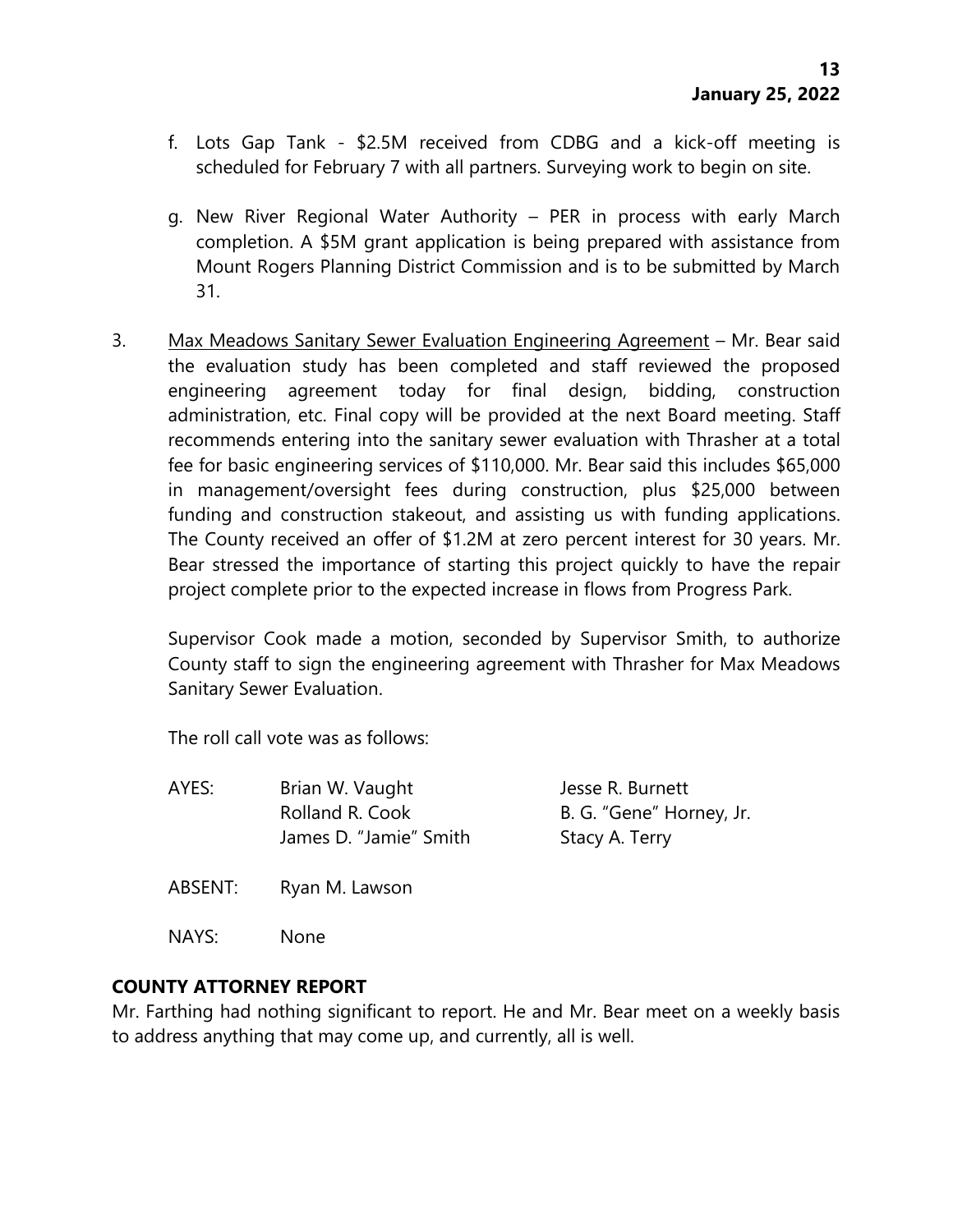Mr. Bear advised that he signed an access agreement for Lot 24 that was reviewed/approved by Mr. Farthing. Blue Star has awarded the grading contract to T Diamond Bar out of Walla Walla, WA who wanted to get started right away. Also, Blue Star's stormwater management plan has been approved by the State.

### **BUILDING & GROUNDS COMMITTEE**

1. Acquisition of Property – Supervisor Cook made a motion, as recommended by the Building & Grounds Committee, to authorize the Board Chair and County Administrator to sign necessary paperwork for acquisition of property located in Wytheville Town Limits, West Wytheville Magisterial District.

The roll call vote was as follows:

| AYES: | Brian W. Vaught        | Jesse R. Burnett         |
|-------|------------------------|--------------------------|
|       | Rolland R. Cook        | B. G. "Gene" Horney, Jr. |
|       | James D. "Jamie" Smith | Stacy A. Terry           |

ABSENT: Ryan M. Lawson

- NAYS: None
- 2. Overtime Pay Supervisor Cook made a motion, as recommended by the Building & Grounds Committee, to authorize payment of overtime, in lieu of compensatory time, in situations where inclement weather requires overtime for the clearing of roads and sidewalks.

Mr. Bear explained that we typically do not budget for overtime pay. Because the Building & Grounds department consists of just a few individuals, it is not feasible to have them take compensatory time. Therefore, he asks for authorization to pay overtime when the weather dictates need for additional work hours. No money needs to be appropriated as Mr. Bowers has sufficient funds in his budget.

The roll call vote was as follows:

| AYES: | Brian W. Vaught        | Jesse R. Burnett         |
|-------|------------------------|--------------------------|
|       | Rolland R. Cook        | B. G. "Gene" Horney, Jr. |
|       | James D. "Jamie" Smith | Stacy A. Terry           |

ABSENT: Ryan M. Lawson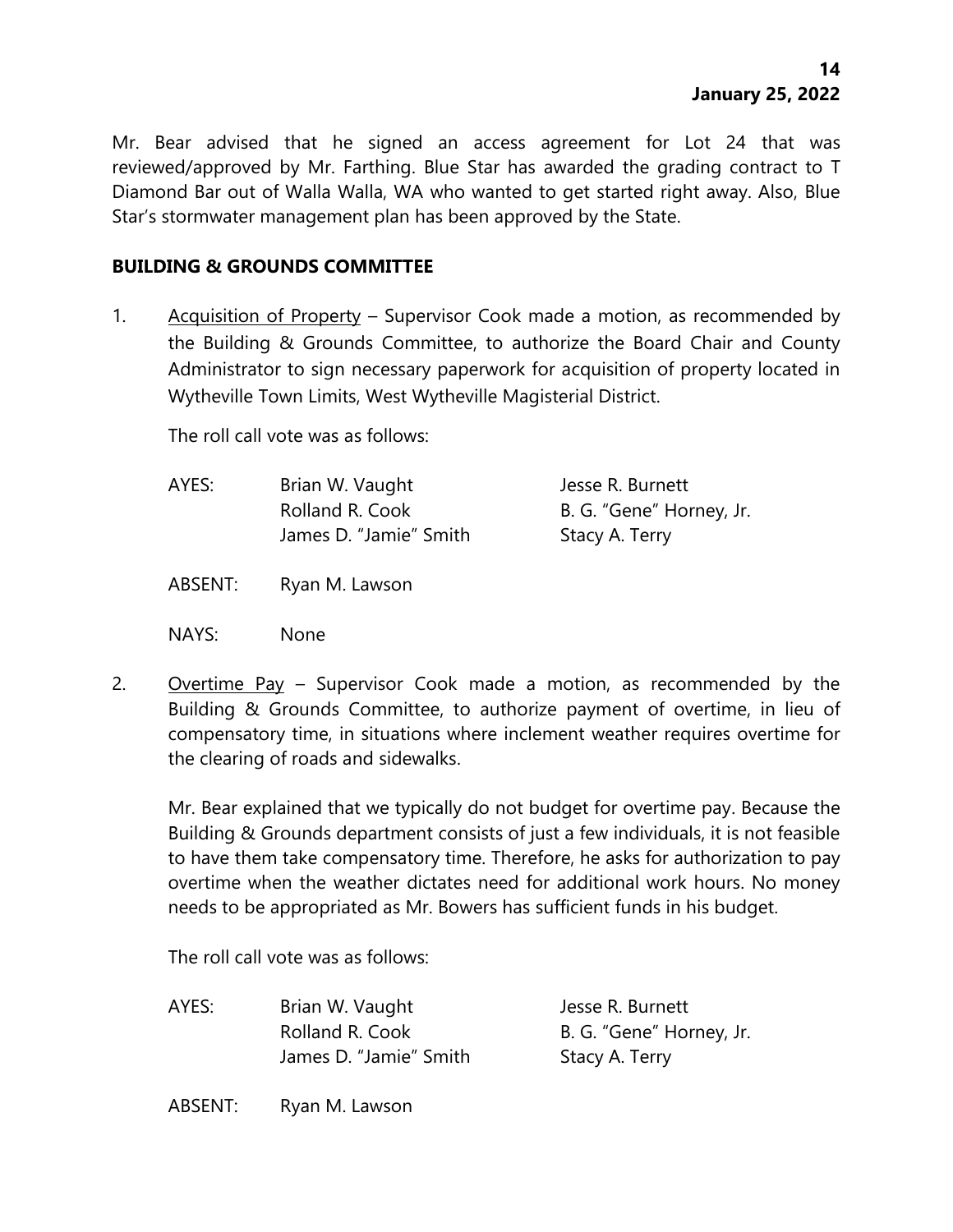#### NAYS: None

## **SUPERVISORS' REPORTS**

1. Castleton Road – Supervisor Terry asked for an update on road repairs since the issue was raised by Fire & Rescue departments.

Mr. Bear said Mr. Fowler indicated he would look into it but, to date, Mr. Bear has not received confirmation that the issue's been resolved. He will reach out to Mr. Fowler for a status check.

2. Radio System Upgrade – Supervisor Terry wanted to know of any progress with the investment in the Fire & Rescue radio system. He would like this project to be front and center.

Mr. Hankins responded that due to the size of the project, it must go out for bid. An RFP has been prepared and should go out this week. He said they will likely have to meet with those submitting proposals to learn more about their steps to improve the system. Mr. Hankins is trying to move this along as quickly as possible.

- 3. State-Maintained Road Supervisor Cook received a call regarding a road that a citizen would like to have state maintained. Supervisor Cook reached out to Mr. Bear to look into it.
- 4. Convenience Center on Route 52 Supervisor Cook thanked Mr. Bear for his assistance with the convenience center issue. He has not received anymore complaints so it appears the matter has been rectified.
- 5. Payne Town Road Supervisor Burnett thanked Mr. Bear for resolving the issue on Payne Town Road (snow removal). Residents are very appreciative.
- 6. Ivanhoe Town Appearance Supervisor Burnett received a complaint about the Ivanhoe town appearance, which he will look into and advise accordingly.
- 7. Conners Valley Road Supervisor Smith received a complaint about the lack of attention (snow removal) on this road. Apparently, a resident needed medical attention and transport could not get to them.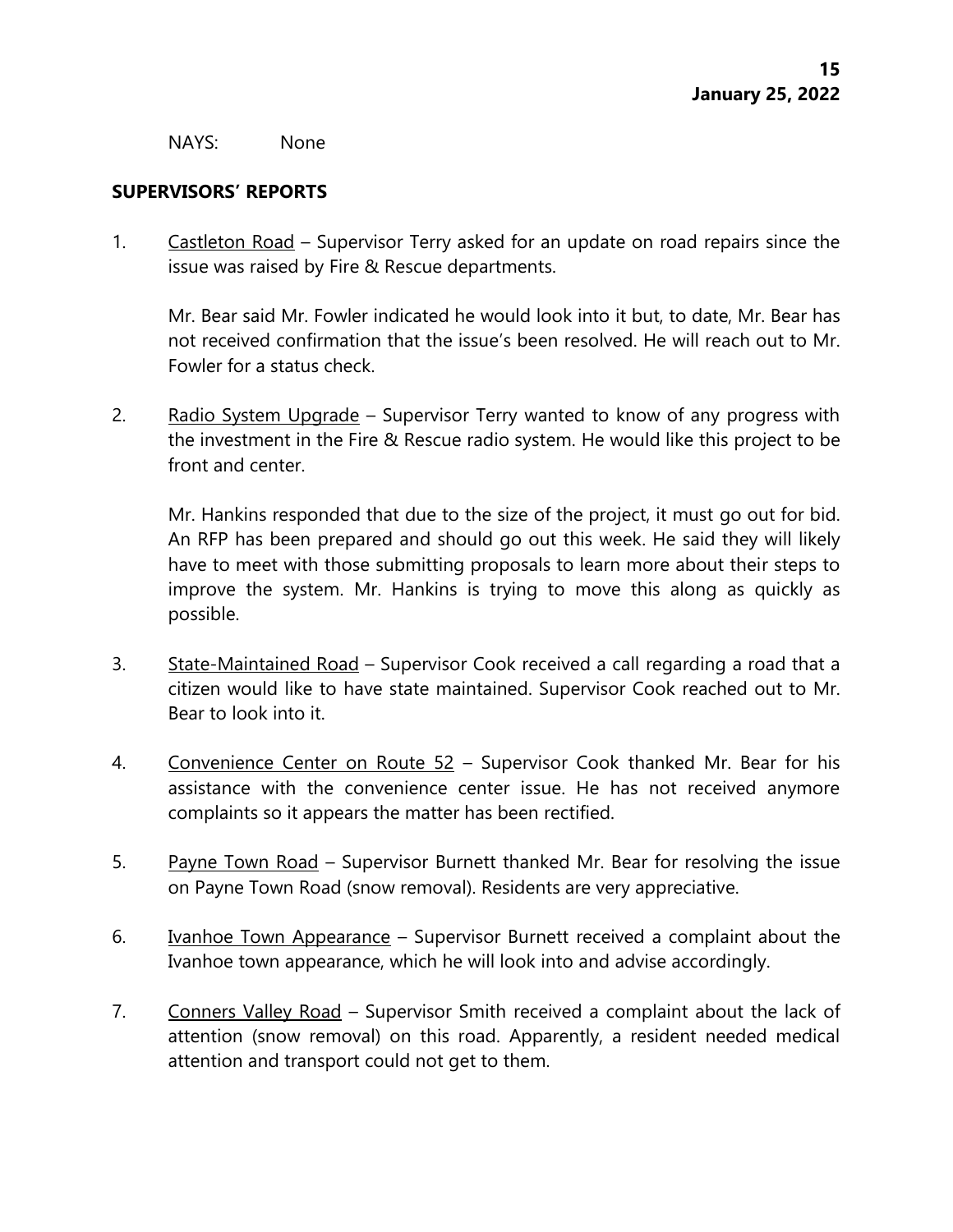Mr. Bear said that he was contacted about this and he reached out to VDOT to advise them of the medical concern. He will circle back with VDOT to make certain the issue's been addressed.

8. Progress Park Wildlife – Supervisor Smith has received calls regarding wildlife in Progress Park. Callers are pleased we did the quota hunts and would like the total number harvested.

Mr. Hankins will check with Mr. Williams but he doesn't believe he has this information. It may require reaching out to DWR.

Supervisor Smith added that the residents on Peppers Ferry Road are losing their winter flowers and plants to the deer if it's possible to work with DWR on a resolution (i.e. kill permits). He said possibly extending the hunting season is a consideration, and perhaps mirror what they do at Claytor Lake with January/February hunts.

9. Committee Meeting Times – Supervisor Smith asked if there's been any further consideration to changing the meeting time for the Water Committee?

Mr. Bear would like to know what time works best for the committee members.

10. Convenience Center Signage – Chair Vaught asked if there's been any progress with putting signage up at the convenience centers.

Mr. Bear replied that Mr. Bowers is currently working on getting signage.

11. Fort Chiswell Library - Chair Vaught asked if Mr. Bear has received any grant information from the Friends of Fort Chiswell Library.

Mr. Bear has not received any information from the group, nor has Supervisor Smith.

12. Cattle in Roadways – Chair Vaught heard from the Commonwealth's Attorney, Mr. Jones, regarding the influx of calls about cattle in the road. Mr. Jones referenced a code section that can be used if cattle are on state-maintained roads. The Chair said that our Animal Control can enforce that. He understands that mistakes can happen but when it's the same person consistently having their cattle out, action needs to be taken.